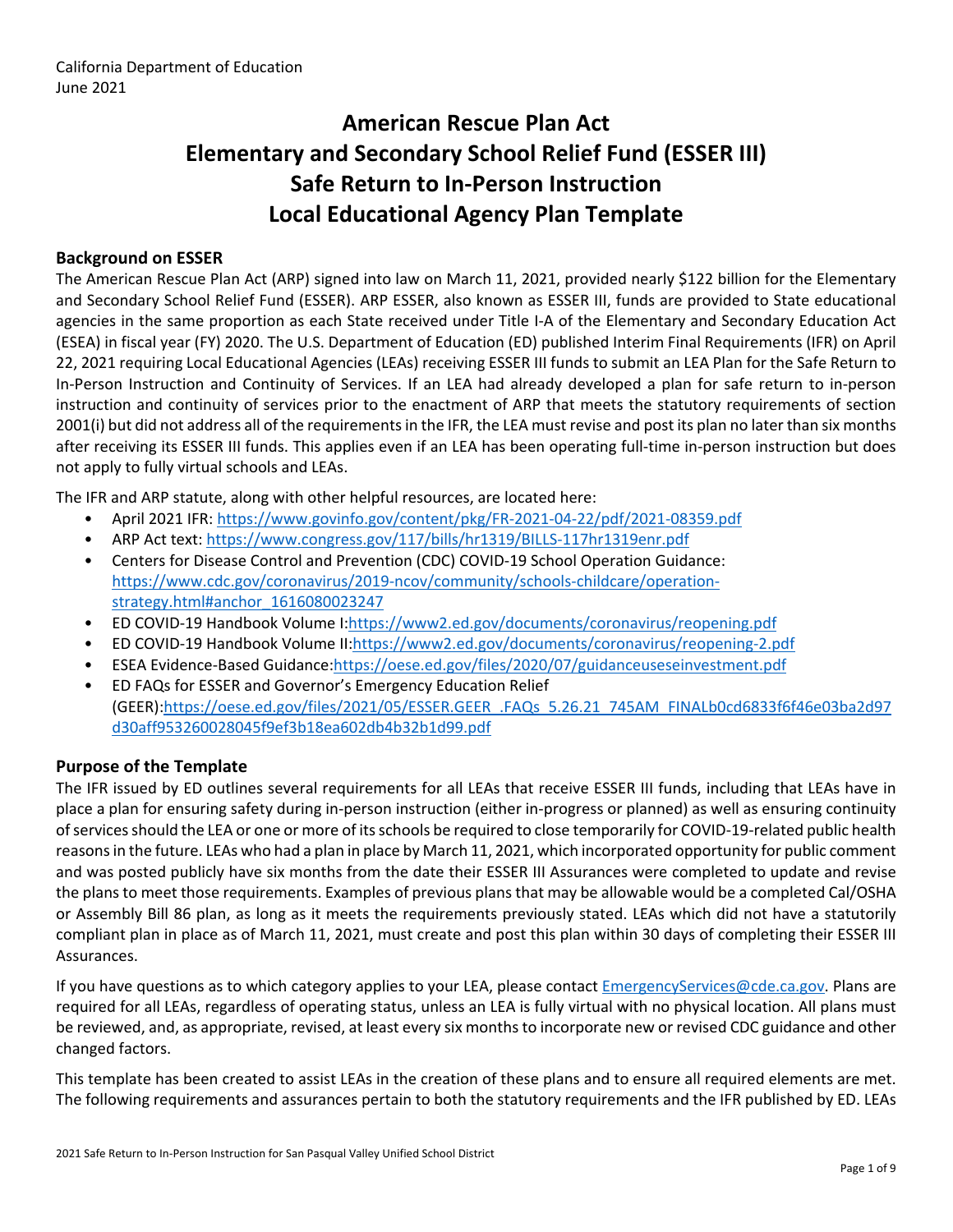may provide any additional information they believe are helpful in assessing their plan. If you have any questions, please contact [EmergencyServices@cde.ca.gov.](mailto:EmergencyServices@cde.ca.gov)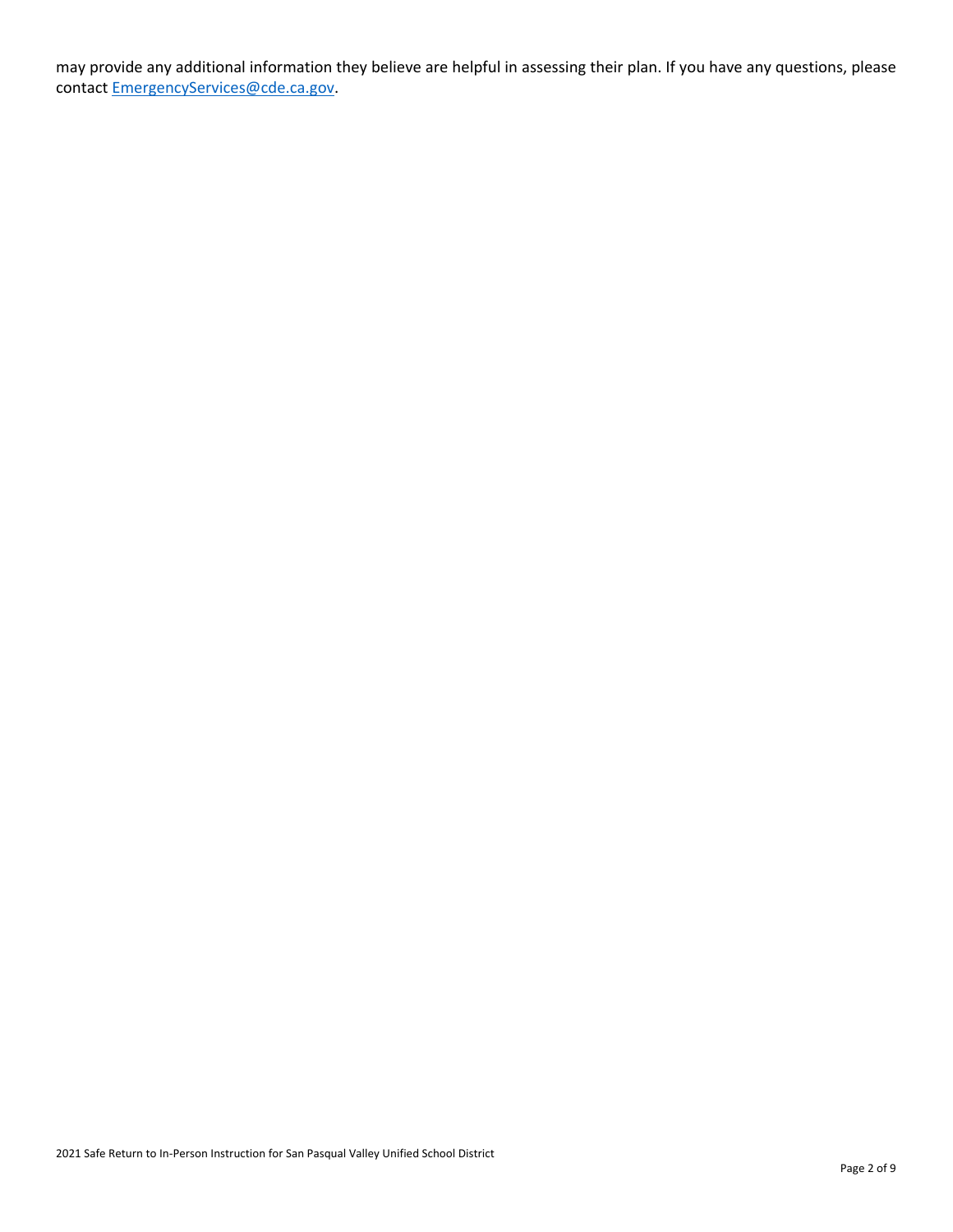# **LEA Plan for Safe Return to In-Person Instruction and Continuity of Services**

# **LEA Name:** San Pasqual Valley Unified School District

Option for ensuring safe in-person instruction and continuity of services: will amend its plan

1. Please choose one:

The LEA had a plan, as of March 11, 2021, that is already compliant with the ARP statute and will review and, as appropriate, revise it every six months to take into consideration the additional requirements of the IFR; or

NOTE: If your LEA already has a compliant plan as of March 11, 2021, and has assured such by checking the **box above, then you may skip questions 2-4 and complete the Assurance and Contact sections.**

X The LEA has amended/created a plan compliant with the IFR using this template and has posted/will post it within 30 days of completing the ESSER III Assurances.

NOTE: If checking the box above that you are using this template to meet the 30 day plan requirements, you **must respond to each question in the template.**

Please note whether the LEA has a compliant plan and include a link to the plan, or acknowledge that the LEA is submitting a new plan and will post it within 30 days of receiving funds.

The District has made every effort to stay compliant throughout COVID-19. SPVUSD has provided continuous updates to stakeholders via social media, the district website, and our various reports. COVID-19 was a consistent conversation with parent groups, DIPAC, DELAC, School Site Council, unions, Board Trustees, County officials, and stakeholders since March 2020. SPVUSD will amend the plan with the IFR using this template and will post it within 30 days of completing the ESSER III Assurances.

District COVID-10 page <https://www.spvusd.org/covid19.html>

2021 COVID-19 School Guidance Checklist [https://www.spvusd.org/documents/documents/covid-](https://www.spvusd.org/documents/documents/covid-19/2_Guidance_2021_COVID-19_School_Guidance_Checklist_San_Pasqual_Valley_Unified_School_District_20210204.pdf)[19/2\\_Guidance\\_2021\\_COVID-](https://www.spvusd.org/documents/documents/covid-19/2_Guidance_2021_COVID-19_School_Guidance_Checklist_San_Pasqual_Valley_Unified_School_District_20210204.pdf)

19 School Guidance Checklist San Pasqual Valley Unified School District 20210204.pdf

COVID-19 Prevention Plan (CPP) April 2021 [https://www.spvusd.org/documents/documents/covid-](https://www.spvusd.org/documents/documents/covid-19/2_Prevention_2020_COVID-19_Prevention_Plan_San_Pasqual_Valley_Unified_School_District_20210204.pdf)

[19/2\\_Prevention\\_2020\\_COVID-19\\_Prevention\\_Plan\\_San\\_Pasqual\\_Valley\\_Unified\\_School\\_District\\_20210204.pdf](https://www.spvusd.org/documents/documents/covid-19/2_Prevention_2020_COVID-19_Prevention_Plan_San_Pasqual_Valley_Unified_School_District_20210204.pdf) SPVUSD Office and Operations Response [https://www.spvusd.org/documents/documents/covid-](https://www.spvusd.org/documents/documents/covid-19/SPVUSD_Office_and_Operations_COVID-19_Response_Plan_Working_(June_23_2020)

[19/SPVUSD\\_Office\\_and\\_Operations\\_COVID-19\\_Response\\_Plan\\_Working\\_\(June\\_23\\_2020\)](https://www.spvusd.org/documents/documents/covid-19/SPVUSD_Office_and_Operations_COVID-19_Response_Plan_Working_(June_23_2020).pdf

COVID-19 Operations Written Report 2020 [https://www.spvusd.org/documents/documents/2020\\_LCAP\\_COVID-](https://www.spvusd.org/documents/documents/2020_LCAP_COVID-19_Operations_Written_Report__San_Pasqual_Valley_Unified_School_District_20200612(1)19 Operations Written Report San Pasqual Valley Unified School District 20200612(1).pdf

2. The LEA will maintain the health and safety of students, educators, and other school and LEA staff, and the extent to which it has adopted policies, and a description of any such policies, on each of the CDC's safety recommendations, including: universal and correct wearing of masks; modifying facilities to allow for physical distancing; handwashing and respiratory etiquette; cleaning and maintaining healthy facilities, including improving ventilation; contact tracing in combination with isolation and quarantine, in collaboration with the State, local, territorial, or Tribal health departments; diagnostic and screening testing; efforts to provide vaccinations to school communities; appropriate accommodations for children with disabilities with respect to health and safety policies; and coordination with State and local health officials.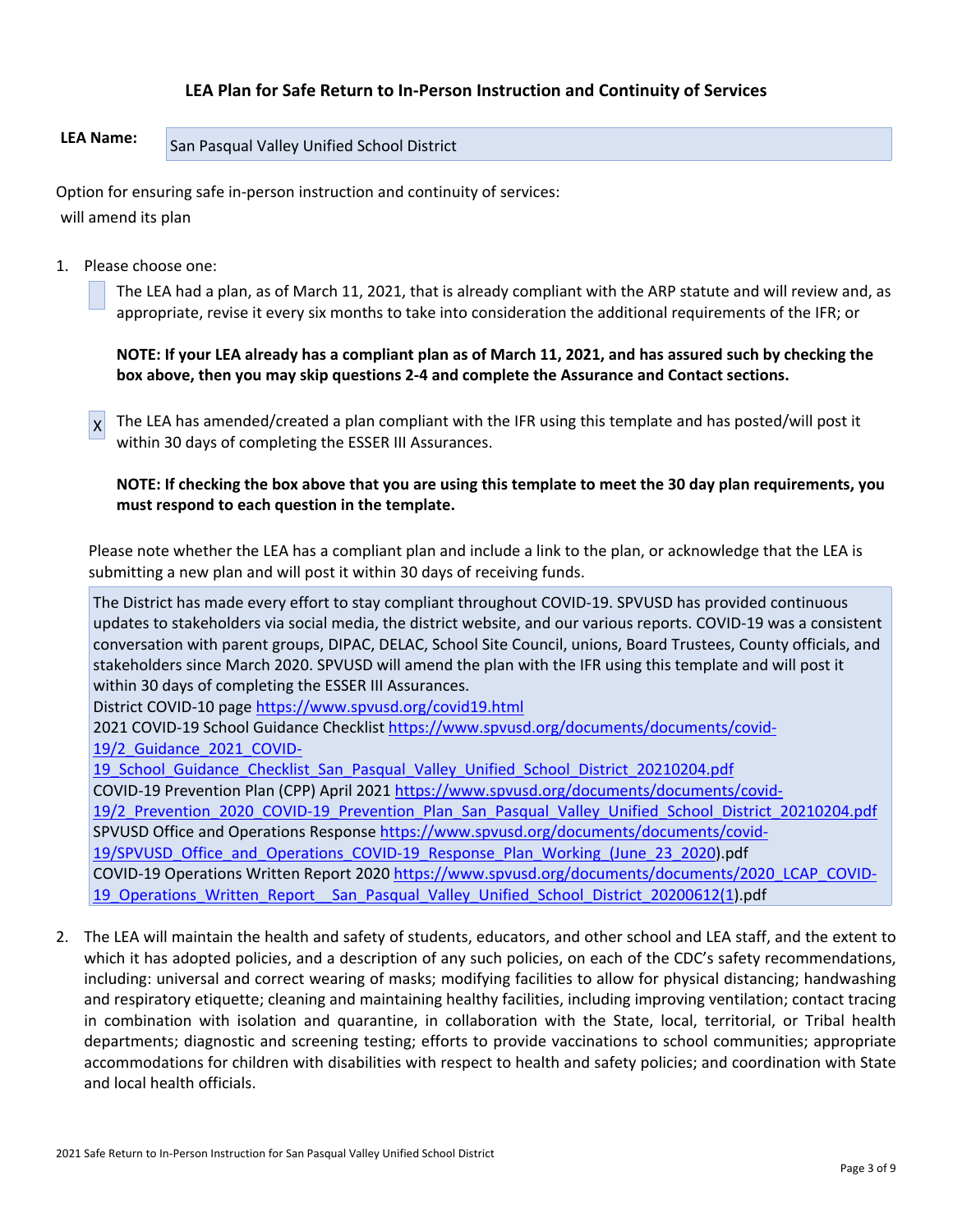Describe how the LEA will maintain, or continue to maintain, health and safety policies and procedures. Include a description of any adopted policies and procedures regarding the CDC's safety recommendations (or available LEA website links to such policies). Include descriptions of appropriate accommodations adopted and coordination efforts conducted with outside State and local health officials. Please include or describe current public health conditions, applicable State and local rules and restrictions, and other contemporaneous information that informs your decision-making process.

SPVUSD has the responsibility to protect stakeholders from harmful situations. Some of the COVID-19 protocols put in place to bring students and staff back for in-person instruction will continue based on the CDC's safety recommendations as well as State and County mandates. As of June 2021 the CDC recommends, in school environments, all students, staff, and visitors wear masks on school grounds. The CDC "does not currently recommend schools conduct symptom screening for all students in grades K-12 on a routine (e.g., daily) basis." [\(https://www.cdc.gov/coronavirus/2019-ncov/community/schools-childcare/index.html](https://www.cdc.gov/coronavirus/2019-ncov/community/schools-childcare/index.html)) Hand washing will continue to be expected of stakeholders as well as using hand sanitizer when sinks are unavailable. SPVUSD also relies on information from Safely Reopening California [\(https://covid19.ca.gov/safely-reopening/\)](https://covid19.ca.gov/safely-reopening/). On June 15, 2021 the State of California retired the Blueprint Map which indicated the when/how every California county was assigned to a risk-level tier. Based on County positivity rate, adjusted case rate, and/or health equity metric (for counties with populations more than 106,000), counties faced varying degrees of activity and capacity restrictions. The weekly status was shown on a map with four tier colors: purple, red, orange, and yellow. However, this measurement was discontinued, but specific guidelines are in place for LEA's. As with other districts across the nation, SPVUSD adjust our policies and procedures to match those that are required by the CDC, State of California, Imperial County Health Department, and the Imperial County Office of Education.

In order to stop the spread of COVID-19 we partnered with the County Health Department to offer COVID-19 a vaccination clinic. It was not as well attended as we had hoped and once school starts in August we will offer another clinic in order to get as many of our 12 to 18 year-old students, particularly student-athletes, vaccinated as allowed by family.

The following gives you insight into what our LEA compliant plan will include:

# Face Coverings

We provide clean, undamaged face coverings and ensure they are properly worn by employees over the nose and mouth when indoors, and when outdoors and less than three feet away from another person, including nonemployees,

and where required by orders from the California Department of Public Health (CDPH) or local health department.

- Face covering will be provided when needed by employees, students, and visitors.
- Face coverings are provided in the form of both cloth and disposable face coverings.

- Face coverings are located in site offices, cafeteria, district vehicles and in portable kits for employee checkout and use.

- When an employee encounters a visitor not wearing a face covering, they are to direct the visitor/nonemployee to leave campus or to report to the office for a face covering.

# Hand sanitizing

In order to implement effective hand sanitizing procedures, we:

- SPVUSD did change all faucets to be sensory faucets so students/staff do not have to turn on/off the water.
- Evaluate handwashing facilities to ensure sufficient facilities exist and are fully functional.
- Encourage and allow time for employee handwashing.
- Provide employees with an effective hand sanitizer, and prohibit hand sanitizers that contain methanol (i.e. methyl alcohol).
- Encourage employees and students to wash their hands for at least 20 seconds each time.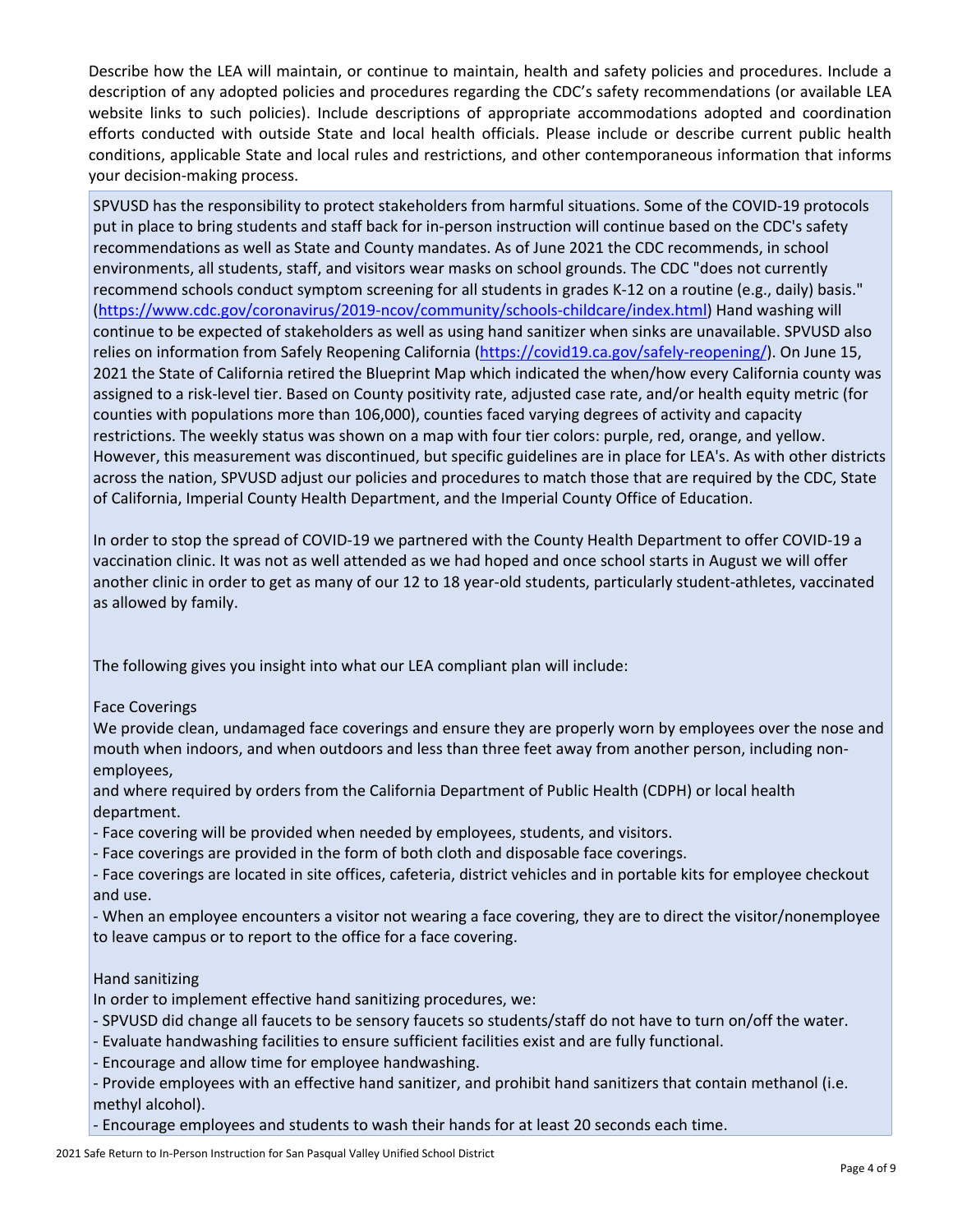- Have all students wash their hands upon entering the classroom.

- Posted signage in English and Spanish regarding proper handwashing procedures and reminders to wash hands frequently.

Engineering controls

We implemented the following measures for situations where we cannot maintain at least three (3) feet between individuals:

- Plexiglass dividers are available and have been installed where necessary. These dividers will continue to be in place with or without COVID-19 concerns.

- Schedules will be modified in offices where there are no dividers or no way to ensure safety in the event COVID-19 requires another shutdown.

- Relocation plans are in place when the three foot distance cannot be upheld in the event COVID-19 requires another shutdown.

We maximize, to the extent feasible, the quantity of outside air for our buildings with mechanical or natural ventilation systems by:

- Installed ventilation and air purifier systems throughout the District in all sites, offices, and classrooms. This system is run through the HVAC unit.

- Regularly checking and cleaning filters.

- Utilizing Air Purifiers in all classrooms.

- Opening doors and windows for increased ventilation when outside conditions permit.

Cleaning and disinfecting

We implement the following cleaning and disinfection measures for frequently touched surfaces:

- Cleaning kits are available in all classrooms.
- Ensure adequate supplies and adequate time for cleaning and disinfecting to be done properly.
- Frequently touched surfaces will be disinfected twice daily by staff.

- Staff are informed regarding the frequency of cleaning and disinfection and where additional cleaning supplies are located.

- All employees have access to disinfectants.

- Wipes and hand sanitizer are available in all areas, especially those with high touch surfaces and machines such as the copy machine.

- District vehicles are equipped with cleaning and disinfecting kits including gloves and masks.

- Clorox 360 sanitizers are in use in vehicles, buses, and classrooms when necessary.

Should we have a COVID-19 case in our workplace, we will implement the following procedures:

- The COVID-19 positive employee will be immediately sent home if at work, or told to stay home.

- Contact tracing will be conducted by a member of the COVID-19 Response Team.
- Employees who have had close contact with infected employee will be notified and informed of next steps.

- All areas used by the COVID-19 positive employee will be closed for disinfecting and cleaning.

- Notice will be sent to all employees and association representatives notifying them of a COVID-19 positive case, while protecting individual person.

- Imperial County Public Health Department will be notified of a positive case.

Shared tools, equipment and personal protective equipment (PPE)

PPE must not be shared, e.g., gloves, goggles and face shields.

Items that employees come in regular physical contact with, such as phones, headsets, desks, keyboards, writing materials, instruments and tools must also not be shared, to the extent feasible. Where there must be sharing, the items will be disinfected between uses by:

- Providing the employees with the materials and training to do it themselves and providing a regular disinfecting and cleaning schedule by custodial staff.

- Sharing of vehicles will be minimized to the extent feasible, and high-touch points (for example, steering wheel,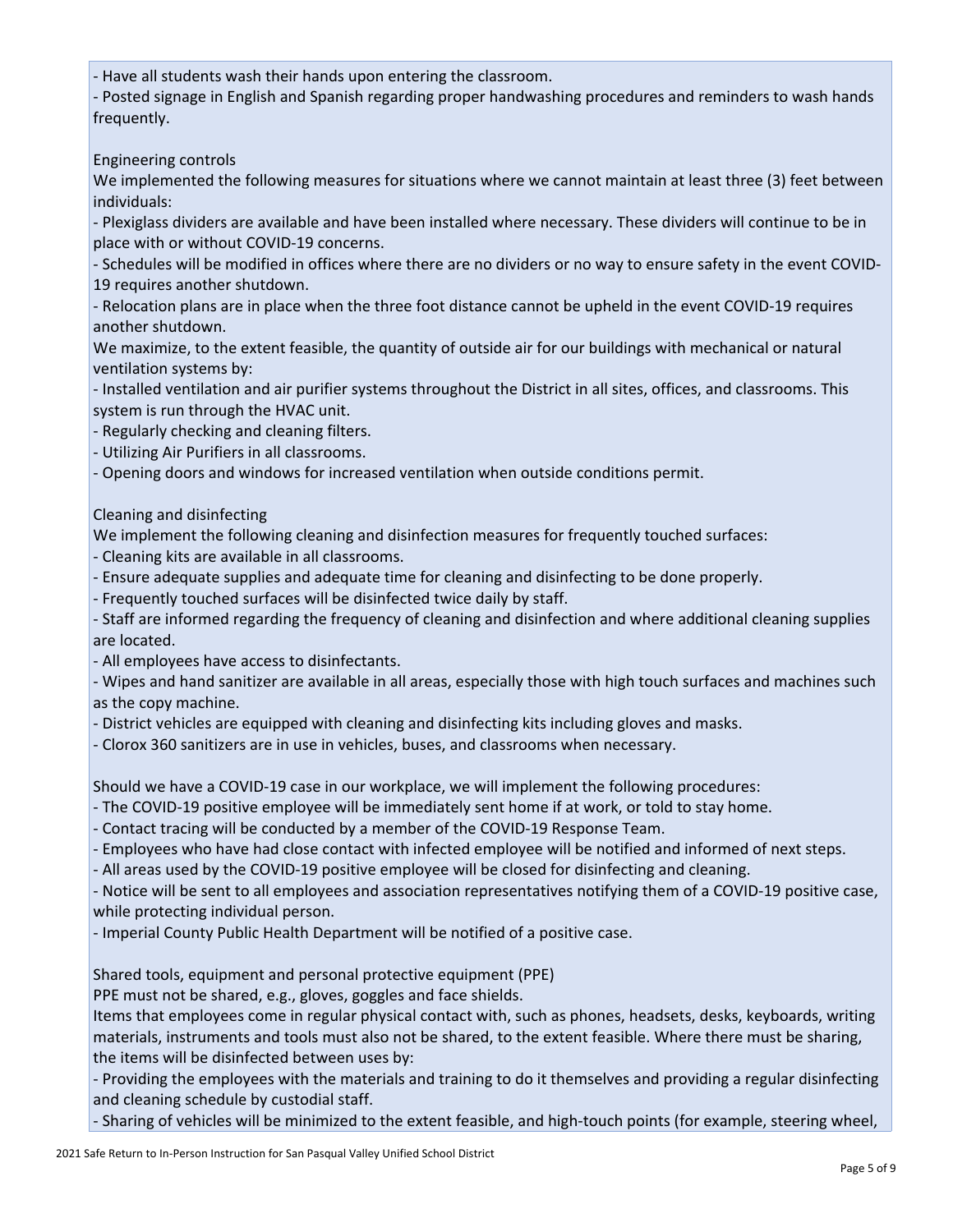door handles, seatbelt buckles, armrests, shifter, etc.) will be disinfected between users.

Training and Instruction

SPVUSD provides effective training and instruction that includes:

• COVID-19 policies and procedures to protect employees from COVID-19 hazards.

• Information regarding COVID-19-related benefits to which the employee may be entitled under applicable federal, state, or local laws.

The fact that:

- COVID-19 is an infectious disease that can be spread through the air.

- COVID-19 may be transmitted when a person touches a contaminated object and then touches their eyes, nose, or mouth.

- An infectious person may have no symptoms.

• Methods of physical distancing of at least three feet and the importance of combining physical distancing with the wearing of face coverings.

• The fact that particles containing the virus can travel, especially indoors, so physical distancing and/or plexiglass barriers must be combined with other controls, including face coverings and hand hygiene, to be effective if/when COVID-19 requires another shutdown.

• The importance of frequent hand washing with soap and water for at least 20 seconds and using hand sanitizer when employees do not have immediate access to a sink or hand washing facility, and that hand sanitizer does not work if the hands are soiled.

• Proper use of face coverings and the fact that face coverings are not respiratory protective equipment - face coverings are intended to primarily protect other individuals from the wearer of the face covering.

• COVID-19 symptoms, and the importance of obtaining a COVID-19 test and not coming to work if the employee has COVID-19 symptoms.

# Exclusion of COVID-19 Cases

Where we have a COVID-19 case in our workplace, we will limit transmission by:

• Ensuring that COVID-19 cases are excluded from the workplace until our return-to-work requirements are met.

• Excluding employees with COVID-19 exposure from the workplace for 10 days after the last known COVID-19 exposure to a COVID-19 case.

• Continuing and maintaining an employee's earnings, seniority, and all other employee rights and benefits whenever we've demonstrated that the COVID-19 exposure is work related. This will be accomplished by employer-provided employee sick leave benefits, payments from public sources or other means of maintaining earnings, rights and benefits, where permitted by law and when not covered by workers' compensation.

• Providing employees at the time of exclusion with information on available benefits.

# Reporting, Recordkeeping, and Access

It is our policy to:

• Report information about COVID-19 cases at our workplace to the local health department whenever required by law, and provide any related information requested by the local health department.

• Report immediately to Cal/OSHA any COVID-19-related serious illnesses or death, as defined under CCR Title 8 section 330(h), of an employee occurring in our place of employment or in connection with any employment.

• Maintain records of the steps taken to implement our written COVID-19 Prevention Program in accordance with CCR Title 8 section 3203(b).

• Make our written COVID-19 Prevention Program available at the workplace to employees, authorized employee representatives, and to representatives of Cal/OSHA immediately upon request.

• Use the Appendix C: Investigating COVID-19 Cases form to keep a record of and track all COVID-19 cases. The information will be made available to employees, authorized employee representatives, or as otherwise required by law, with personal identifying information removed.

#### Return-to-Work Criteria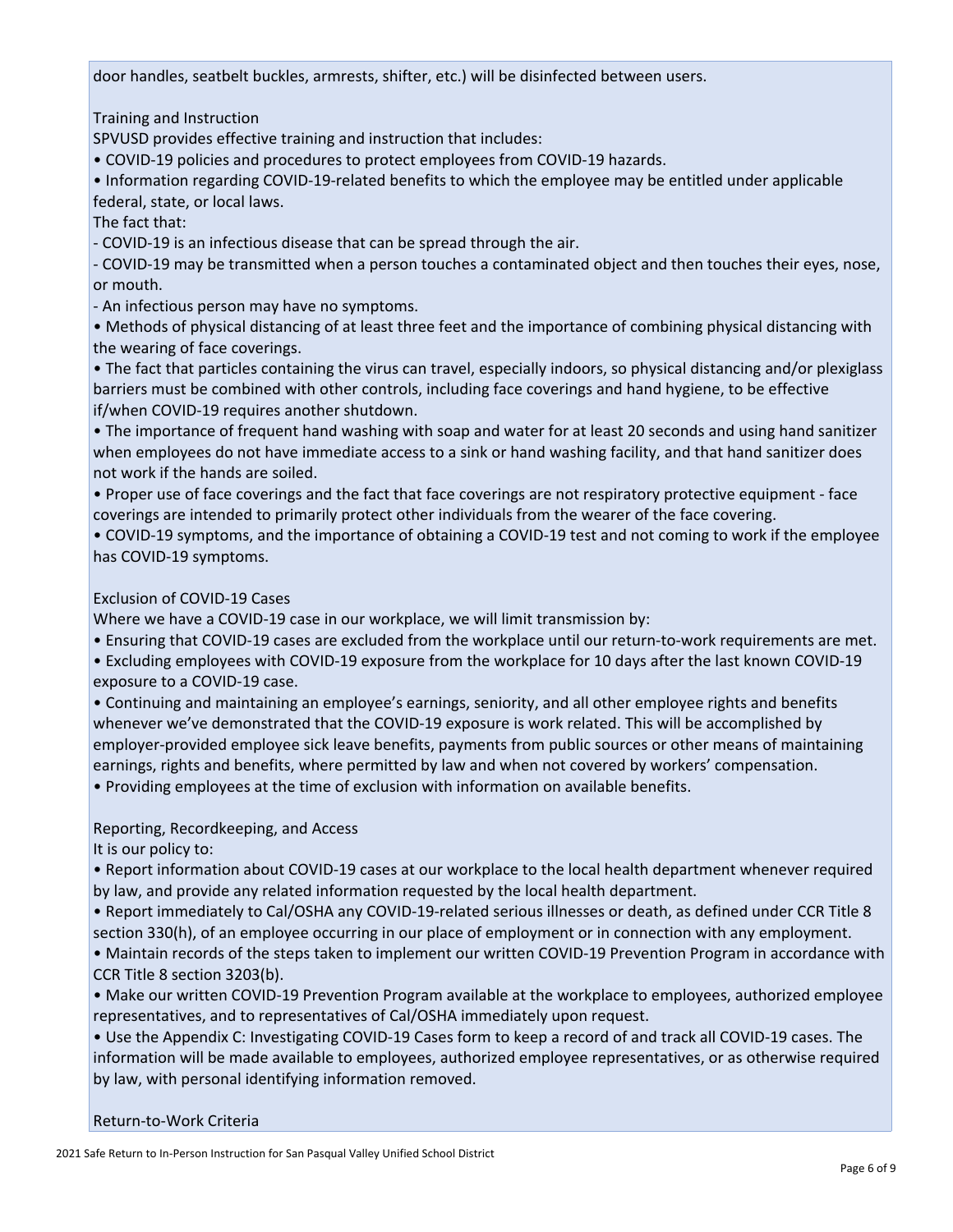COVID-19 cases with COVID-19 symptoms will not return to work until all the following have occurred: - At least 24 hours have passed since a fever of 99.5 or higher has resolved without the use of fever-reducing medications.

- COVID-19 symptoms have improved.

- At least 10 days have passed since COVID-19 symptoms first appeared.

COVID-19 cases who tested positive but never developed COVID-19 symptoms will not return to work until a minimum of 10 days have passed since the date of specimen collection of their first positive COVID-19 test. A negative COVID-19 test will not be required for an employee to return to work.

If an order to isolate or quarantine an employee is issued by a local or state health official, the employee will not return to work until the period of isolation or quarantine is completed or the order is lifted. If no period was specified, then the period will be 10 days from the time the order to isolate was effective.

Implementing Distancing Inside and Outside the Classroom

Arrival and Departure

Maximize space between students and between students and the driver on school buses and open windows to the greatest extent practicable. Two windows on a bus should be opened fully at a minimum.

Minimize contact at school between students, staff, families and the community at the beginning and end of the school day.

Ensure each school bus is equipped with extra unused face coverings for students who may have inadvertently failed to bring one.

#### Classroom Space

Maintaining a minimum of 3 feet between student chairs is currently the recommendation and SPVUSD is abiding by it until further notice.

#### Non-Classroom Spaces

We are limiting nonessential visitors, volunteers and activities involving other groups at the same time. School tours are considered a non-essential activity and increase the risk of in-school transmission.

#### FOOD SERVICE

Through extended year (summer school) SPVUSD is providing grab-n-go lunch bags. At the end of July we are running a Social Emotional Learning Camp for students who are considered to need support on Tiers 2 and 3 of the MTSS model and we will also provide grab-n-go lunches. We are being flexible as we enter Fall 2021 and will follow guidance from the State, County, and CDE for lunch distribution. SPVUSD continues to provide meal services through weekly distribution. We also have a monthly distribution for food from the USDA brought in from El Centro to help our families in need.

3. The LEA will ensure continuity of services, including but not limited to services to address students' academic needs and students' and staff social, emotional, mental health and other needs, which may include student health and foodservices.

Describe how the LEA will ensure continuity of services in case isolation, quarantine, or future school closures are required, including how the LEA will meet the needs of students with disabilities and English learners.

As SPVUSD provided continuity of services from March 2020 through March 2021, we would be able to more quickly respond to any case of isolation, quarantine, or future school closures. English learners, Special Education, foster youth, homeless and low-income students would have access to all services and programs provided to all students in the District. We have one (1) foster student, 22 homeless, 40 migrant, 471 qualify for free lunch, and 140 are EL funding eligible. SPVUSD is a high needs district. After assessing the needs, conditions, and circumstances of our low-income students, we learned that the attendance rate of our low-income students is 8% lower than the attendance rate for English Learners and 11% lower than Migrant students. In order to provide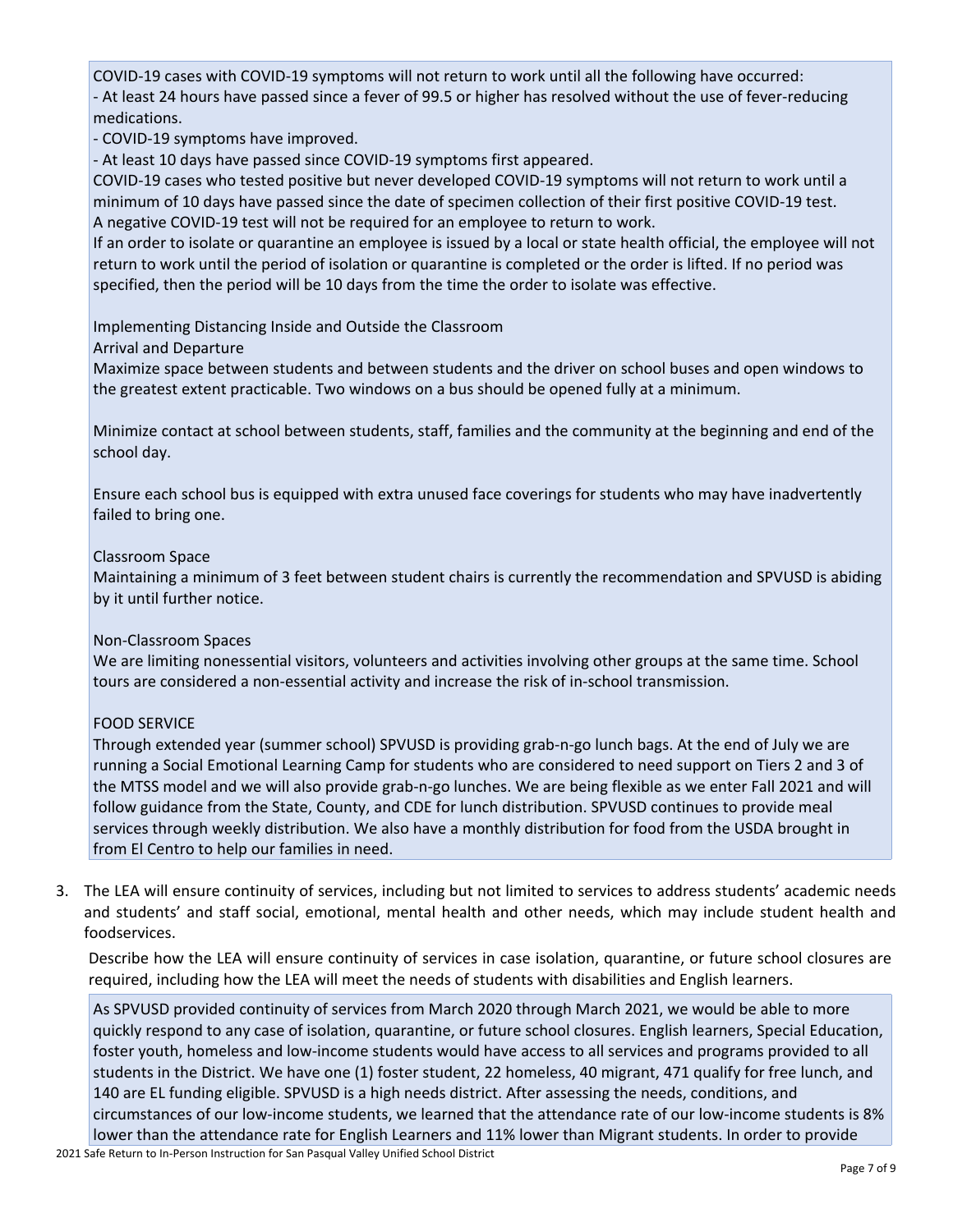additional support, the LEA is doing the following:

English Learners:

- English Language Development teachers provided additional resources for students in the paper/pencil packets provided to students. Resources such as links to dictionaries, glossaries, and additional supports.
- The EL/Migrant Teacher provides additional phone calls to ensure that the needs of students are being met and that they can access coursework and meals. If they are not other options are provided such as delivery, email, messenger, or WhatsAPP. Students who are struggling or not submitting work are also contacted by the EL/Migrant Teacher.
- All letters and communication regarding distance learning, coursework, or letters from teachers are provided in both English and Spanish.

# Special Education:

Throughout school closures, SPVUSD provided remote instruction, intervention, and support through Zoom, supplemental resources, links, and physical packets for those who needed them. We would reinstitute this process in the case of isolation, quarantine, or school closure.

Foster Youth:

- Communication is ongoing with the Foster Youth Liaison for Imperial County
- Foster Youth in need of additional support and/or counseling are provided services through CHAT (Rigel Garibay) and/or Student Behavior Alternative Discipline Program (Ms. Chavez) through weekly phone calls and videoconferencing.
- Meals are provided to them at their homes if they are unable to come to the distribution sites.

Low Income Students:

- Food insecurity is a concern for our low-income students. Many take advantage of the 10 meals per week provided by the District. Others are still in need of further assistance and take advantage of the USDA monthly food distribution provided at the Family Resource Center or the Commodities Distribution provided by the Quechan Tribe.
- Low-income students in need of additional support and/or counseling are provided services through CHAT (Rigel Garibay) and/or Student Behavior Alternative Discipline Program through weekly phone calls and videoconferencing.
- Meals are provided to them at their homes if they are unable to come to the distribution sites.

# FOOD Services:

In the event of another closure SPVUSD would return to a multi-day distribution and students were not required to be present to acquire the meals. This limited contact for both families and employees. Cars drive up and inform the employee how many meals are needed, then drive to the next station to pick up the meals. Meals would be delivered to home-bound families or families without transportation upon request. Families do not exit their cars. All employees are given personal protection equipment including gloves and masks.

4. The LEA sought public comments in the development of its plan and took those comments into account in the development of its plan.

Describe the LEA's policy or practice that provided the public with an opportunity to provide comments and feedback and the collection process. Describe how any feedback was incorporated into the development of the plan.

The District has made every effort to stay compliant throughout COVID-19. SPVUSD has provided continuous updates to stakeholders via social media, the district website, and our various reports. COVID-19 was a consistent conversation with parent groups, DIPAC, DELAC, School Site Council, unions, Board Trustees, County officials, and stakeholders since March 2020. All stakeholder had the opportunity to provide feedback during the information